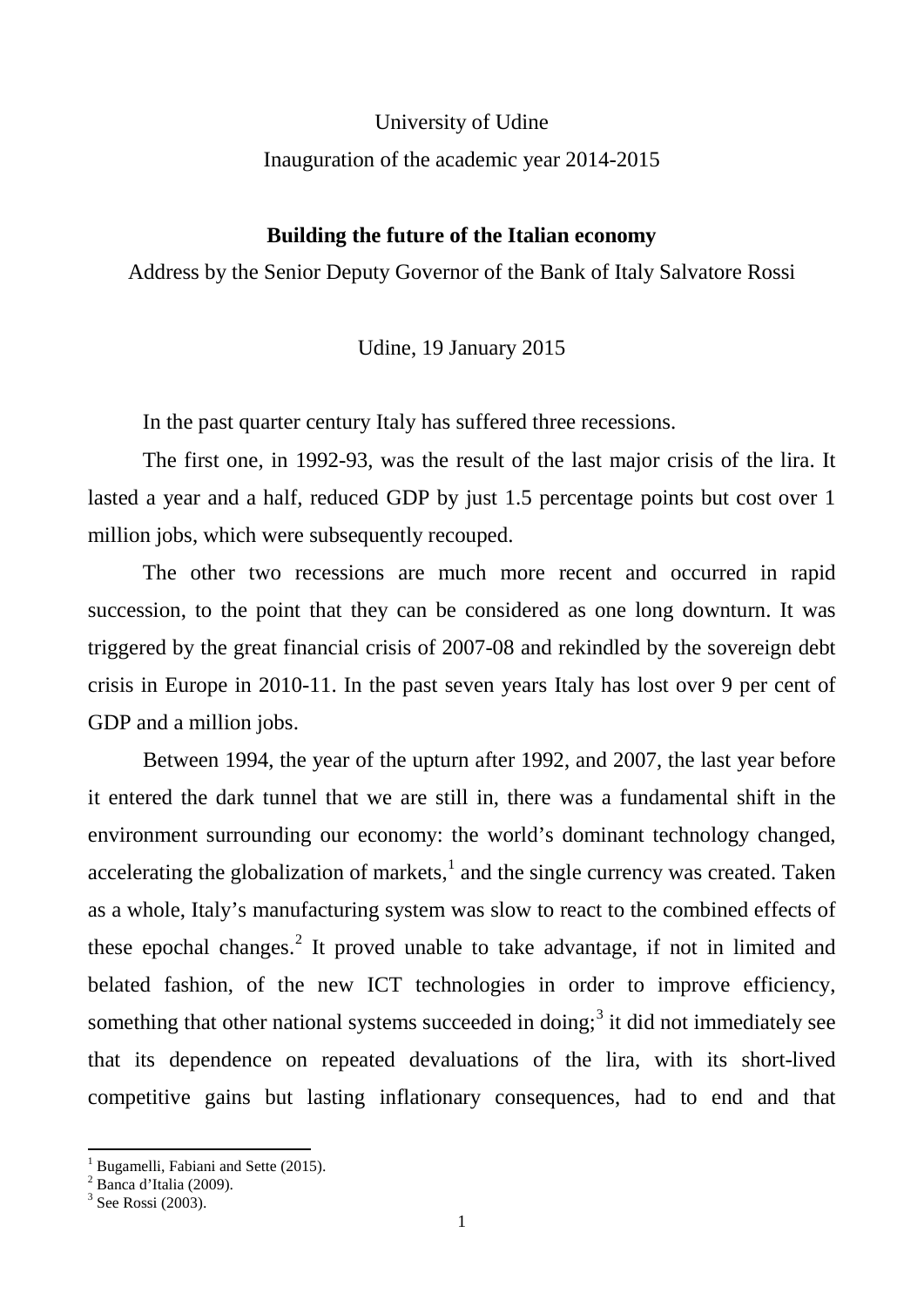competitive capacity had instead to be structurally reinforced. In reality it was unable to do because of flaws in its original configuration. I will return to this point shortly.

The damage done to our economy by the double-dip recession of these years has been heavier than that suffered by others. Restricting the comparison to the other three main euro-area countries, GDP in Germany and France today is up by 5 and 2 points respectively from 2007 levels; in Spain it is down by 5 points and in Italy, as we said earlier, by 9. The gaps can be explained by the fact that Italy's social and economic fabric was already frayed by the inertia of previous years, even before it entered the tunnel of recession.

This is the basic problem. However, even just to glimpse solutions to this problem we must have first exited the tunnel. To quote Aristotle, first live, then philosophize.

## *1. First live, then philosophize*

Today's categorical imperative is to exit the recession. We are doing this, with uncertainties and hesitancies that must be remedied.

After three and a half years of practically unbroken decline, the first quarter of 2015 is expected to post a small increment in GDP, as the short-term indicators available suggest. According to the projections of most forecasters, including the Bank of Italy,<sup>[4](#page-1-0)</sup> this will be the first in a series of quarterly increases that are expected to continue through 2016. All as small as the first, however, so only enough to recover in two years the ground lost since the end of 2012 and not the much more severe losses of the previous five years.

This scenario of excessively slow recovery is based on models that by construction do not take account, or do so with difficulty, of such elusive or hard-tomeasure factors as confidence in the future. That confidence which in Italy, even more than in the rest of the world, has played and continues to play a pivotal role in shaping the behaviour of economic agents, consumers and businesses. Agents,

<span id="page-1-0"></span> $<sup>4</sup>$  Banca d'Italia (2015).</sup>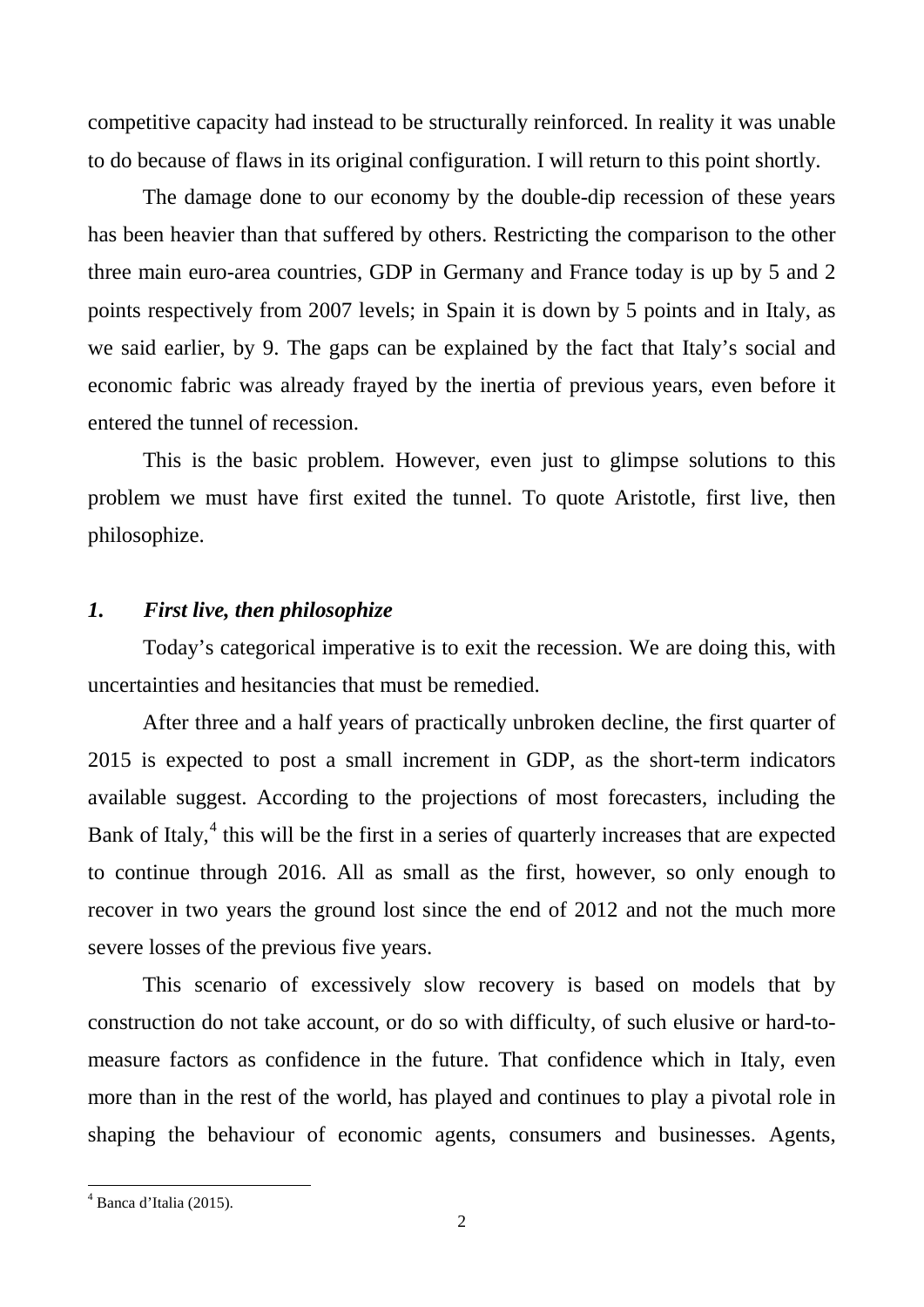moreover, whose lumping together in a single category is increasingly senseless as they tend to split into groups whose behaviour is different if not diametrically opposite, greatly complicating the job of those responsible for macroeconomic forecasting.

I will illustrate this point briefly by distinguishing between the cases of investors and consumers.

The crucial variable at this juncture of Italy's economy is the accumulation of physical capital in enterprises: production sheds, warehouses, machinery, offices, computers and software. Investment is the component of aggregate demand that is most sensitive to the business cycle; it is to investment that we look today to kickstart the economy. Well, it can be estimated that only half of the 28 per cent decline in gross fixed investment in the last recession is attributable to the usual macro determinants: the world cycle, interest rates, and fiscal policies. The remainder is attributable to selective credit tightening, uncertainty about the outlook for demand and lack of confidence.<sup>[5](#page-2-0)</sup> Conditions that all vary from firm to firm.

Italy's productive system, with respect to both industry and private-sector non-financial services, is by now heavily polarized. The discriminating factor is size.<sup>[6](#page-2-1)</sup> If we choose, entirely conventionally, 50 employees as the dividing line between smalland medium-large enterprises, the 25,000 firms above that threshold produce almost half the sectors' total value added ( $\text{\textsterling}30$  billion of the total  $\text{\textsterling}690$  billion in 2012) and employ almost half of payroll employees (over 5 million out of 11 million). The rest are divided among the 4.3 million small firms, where the payroll workers are joined by 4 million self-employed workers, the firms' owners. Value added per worker, i.e. productivity, is much lower in smaller firms; the cost of labour is also lower but by much less, so small firms are generally less competitive that medium-sized and large ones. It is no accident that almost all manufactures exports originate at these larger enterprises. The latter are also less conditioned by credit restrictions: they finance themselves; if they want additional funds they can turn directly to the financial

<span id="page-2-0"></span><sup>&</sup>lt;sup>5</sup> See Busetti, Giordano, Scoccianti, Zevi (2014).

<span id="page-2-1"></span> $6$  Data taken from Istat (2014).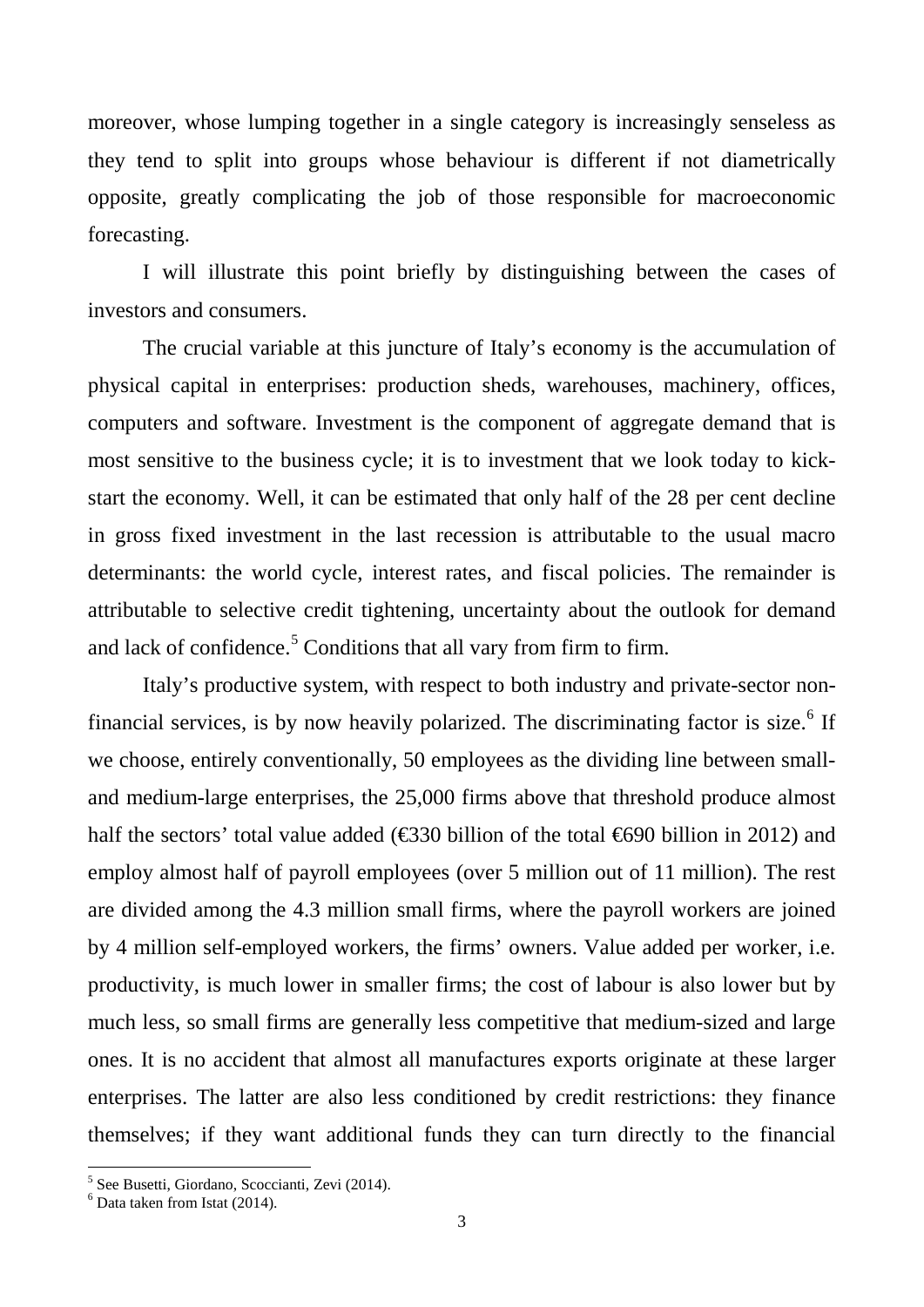market, and they have done so; in some instances it is banks themselves that have knocked on their door with offers of credit, which have sometimes been refused. By contrast, insistent pleas for bank credit by many smaller firms, obviously precluded from bond issuance, are being rejected today because banks are fearful of swelling an already large stock of non-performing loans.

Size is also a central determinant of investment decisions. Large and very large firms have continued to accumulate capital stock even in these years of recession, while many small firms have stopped investing, if not for "lifeline" replacements. But many profitable and liquid medium-sized exporting firms too have suspended their investment plans until they can get a clearer picture of international and especially domestic developments. The strength and pace of the recovery will depend on the decisions that they make in the coming weeks and months. If these are positive and lead to an even modest rise in employment, the spark of renewed confidence will be transmitted to consumer households. If negative, they could foreshadow the outward flight of a lot of Italy's good productive capacity.

Consumers and consumer behaviour have also differed in recent years. Let's look for a moment at the aggregate data. Comparing the three recessions since 1990 one difference is immediately apparent. [7](#page-3-0) In the latest recession, faced with a reduction in disposable income Italian households as a whole did not engage in the phenomenon typically known as *consumption smoothing*. In other words, contrary to expectations they did not attempt to maintain at least in part their living standards, cutting back yes, but by less than the fall in disposable income; instead, they retrenched even more sharply and actually increased their saving rate. This kind of behaviour, which the econometric models could not factor in,<sup>[8](#page-3-1)</sup> is explicable only if households judged the contraction in income not to be temporary, as in every economic downturn, but permanent; or even, permanently deteriorating.

<span id="page-3-1"></span><span id="page-3-0"></span><sup>&</sup>lt;sup>7</sup> See Rodano and Rondinelli (2014).<br><sup>8</sup> The equation of consumption in the Bank of Italy's econometric model succeeds in explaining less than half the actual behavioral trends with the usual determinants considered. The remainder is reported as an "error".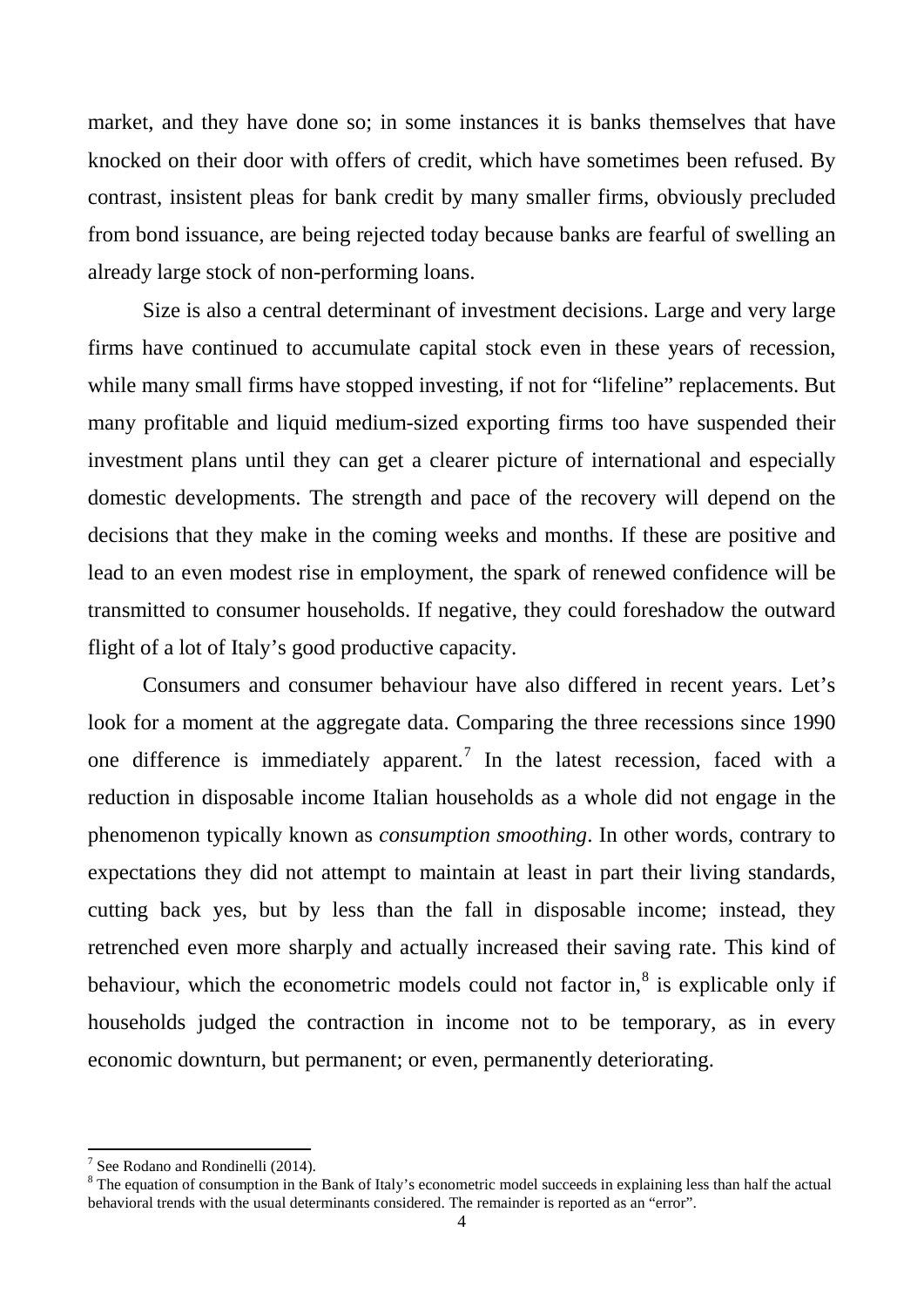But did all Italian households really think this way? To answer we need data on individual households. The best we have are those from the Survey of Household Income and Wealth, which the Bank of Italy has conducted for many years. Analysing them,<sup>[9](#page-4-0)</sup> we see how the youngest households have been the ones to tighten their belts most: the widespread precariousness of employment arrangements has weighed on payroll employees, while self-employed workers, especially owners of small and micro-businesses, have had to dip into their own income to overcome problems in their firms.

Aggregate consumption stopped falling, however, in mid-2013, though an upward trend has yet to take root. It is clear that consumers remain cautious and are waiting for some sign of a let up in the labour market and stabilization of their incomes before increasing expenditure. But if confidence returns, the rebound in consumption could surpass that in disposable income.

## *2. Future scenarios for the advanced countries*

Let us now turn from economic trends and look instead, if only briefly, at the current debate on the medium and long-term prospects for the advanced economies and thus place Italy within a broader context in the immediate and long term.

One pessimistic scenario that has been much discussed is "secular stagnation". I mention it here because of the fascination it has exerted over many commentators, especially nowadays with reference to Europe. The theory was invoked over a year ago by the American economist Lawrence Summers, [10](#page-4-1) with reference to the United States. Today he explains it in terms of a future trade-off between economic growth and financial stability.<sup>[11](#page-4-2)</sup>

The weak point of this hypothesis is its exclusively macroeconomic reasoning, all on the demand side. In reality, we know that technological innovation generates demand for previously non-existent products. The same amount of investment

<span id="page-4-2"></span><span id="page-4-1"></span>

<span id="page-4-0"></span><sup>&</sup>lt;sup>9</sup> See Rodano and Rondinelli (2014).<br><sup>10</sup> Summers (2014).<br><sup>11</sup> Summers (2014). See Pagano and Sbracia (2014) for an in-depth discussion of the theory.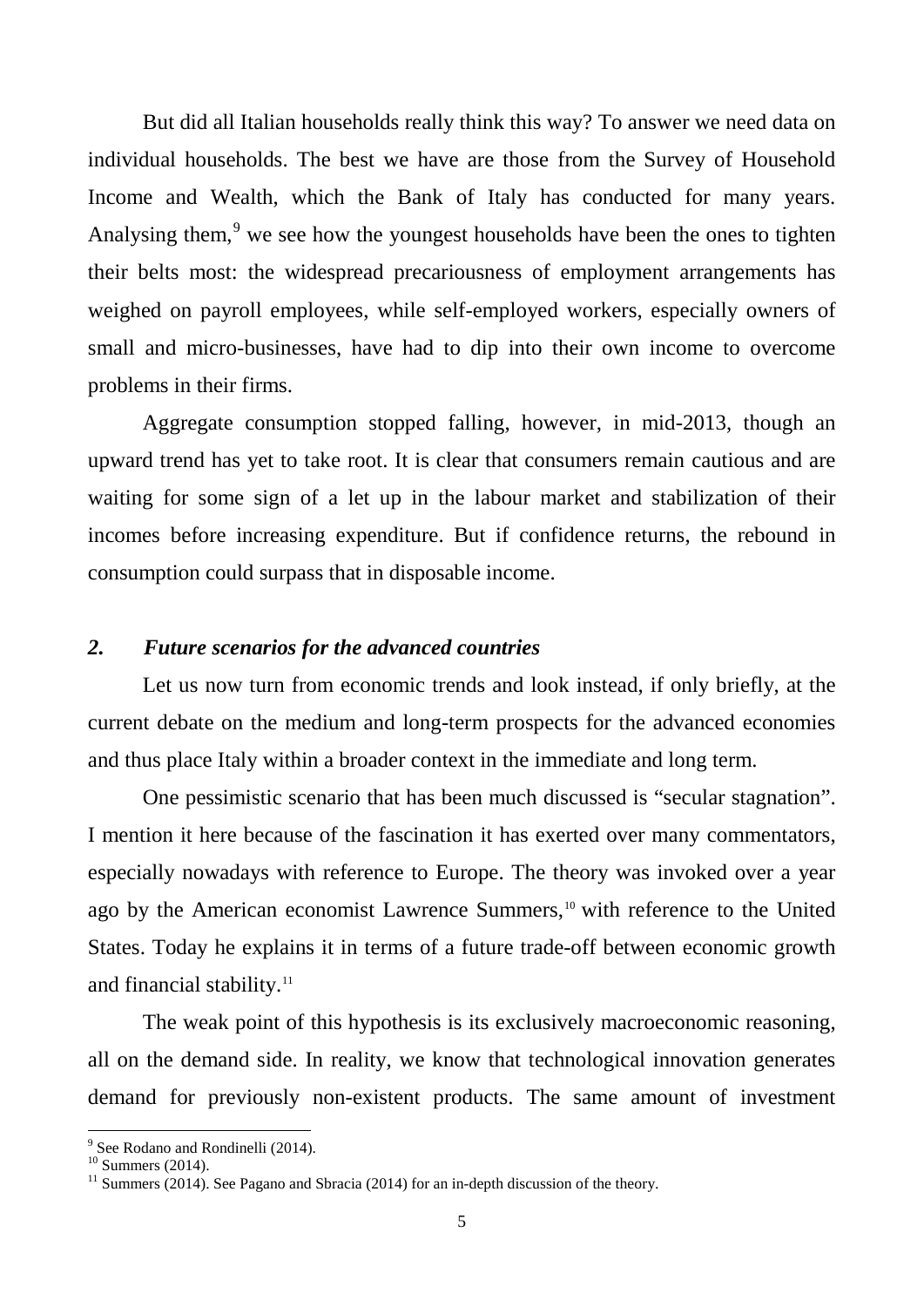requires, as Summers contends, fewer financial resources, but the hypothesis of constant aggregate investment is fallacious – innovation also increases it because it makes the new capital goods cheaper and accessible to a much greater number of potential entrepreneurs. We also know that financial bubbles can be prevented by suitable macro-prudential supervisory tools.

The spectre of secular stagnation cannot be completely dispelled, of course, but it does have to be put in perspective. What other possible scenarios are there? The most interesting approach remains that which looks to businesses and product supply. It is within firms that growth is generated, income produced, and wealth distributed to the nation through taxes, profits, wages and salaries. It is within firms that new or restyled products are created, fuelling consumption and investment demand, revealing needs, desires and opportunities that consumers and investors failed to spot earlier.

Constant innovation is the hallmark of the modern era. A century ago it was not uncommon for manufacturers or traders to spend their entire working lives dealing in a single, immutable good or service that customers demanded to a greater or lesser extent depending only on their changing economic circumstances. These days a product or service cannot remain identical for long before it has to be renewed in substance, or at least in appearance, on pain of possible expulsion from the market. Consumers expect to be constantly surprised by something whose existence they never suspected. Capital goods too must change in order to accommodate and drive innovation in final consumption goods.

The very distinction between manufactures and services is becoming blurred. Today, more and more often a manufactured product is purely a receptacle of services, without which it would have no value. It is the services that determine the object's qualitative development. The most obvious current example is the smartphone.

The ways in which the manufactures and services are produced are new as well. The digital revolution has unbundled vertically integrated production into single

6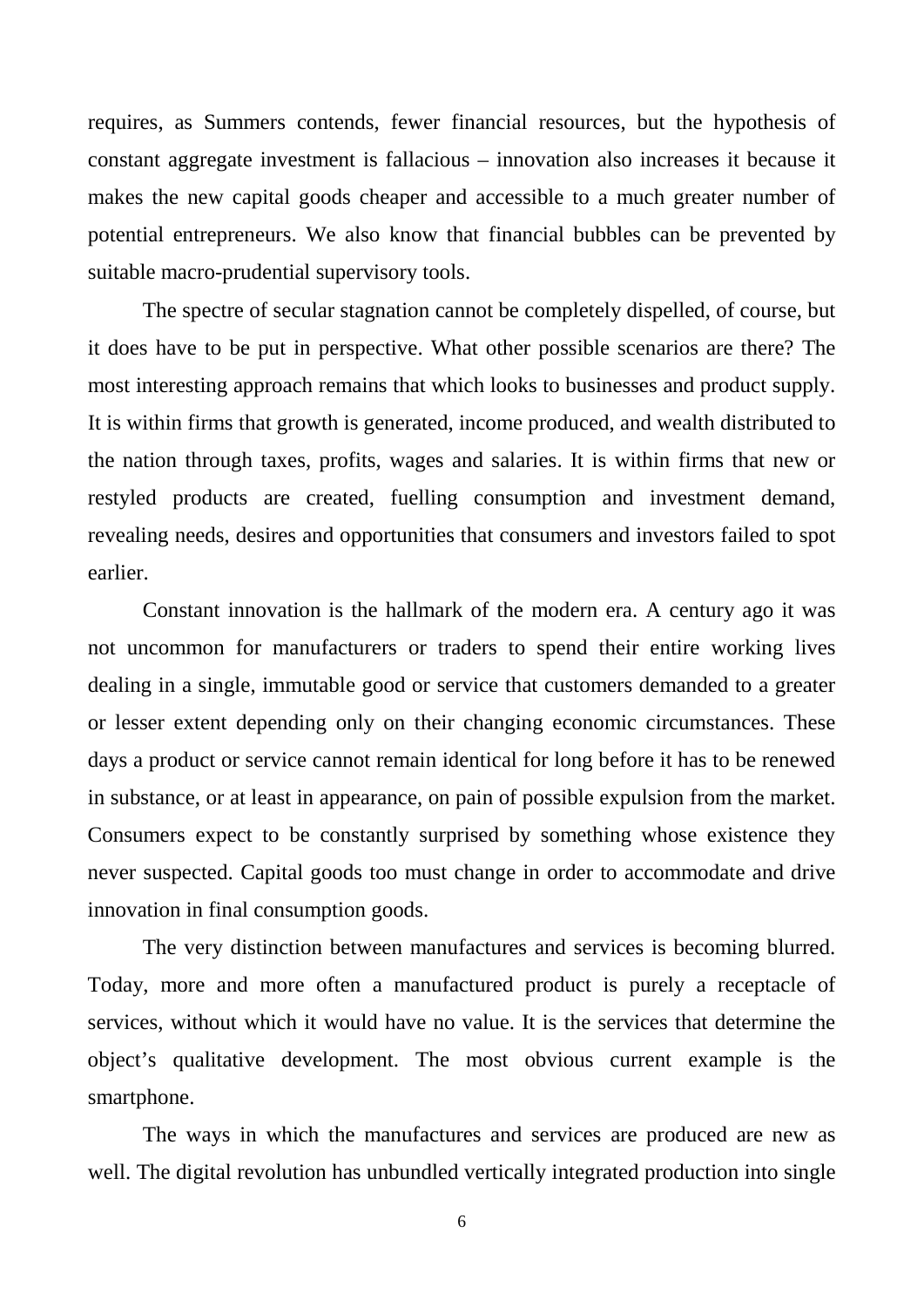tasks – logistics, accounting, production of components, maintenance, marketing, and so on – that can be performed anywhere in the world through outsourcing to external suppliers. Long product chains, or global value chains, have formed, governed by a flagship company but involving dozens and dozens of sub-contractors, often located in emerging countries where low labour costs more than offset the cost of coordination and shipping.[12](#page-6-0) Not only the geographical reach of world trade has been radically altered but even its very nature.<sup>[13](#page-6-1)</sup>

Finally, robotics is advancing in leaps and bounds. Authoritative scholars maintain that today's existing technologies still leave enormous untapped potential for innovation in the mode of production, that we are on the eve of an era of practically total robotization of manufacturing, $14$  with far-reaching repercussions on the labour market in both the emerging and the advanced countries.<sup>[15](#page-6-3)</sup> Save for some niches of super high-end craftsmanship, making something "by hand" – which by the etymology of the word is the essence of *manu*-facturing – will come to mean not operating a lathe but handling a mouse or a joystick to activate servomechanisms and 3-D printers. Global value chains themselves, given this trend to the automation of material production, could shorten and relocate again, as the cost advantage of the emerging countries erodes.

Yet no one doubts that manufactures – or "robofactures" – will continue to be central to the economy, but as containers of services. Their conception and at least in part their production will necessarily have to be the work of flesh-and-blood workers. These workers will have to be specially educated and trained – an enormous task in which public policy will have an essential role to play.

<span id="page-6-1"></span><span id="page-6-0"></span><sup>&</sup>lt;sup>12</sup> For the impact on Italian firms, see Baldwin and Lopez-Gonzales (2013) and Accetturo, Giunta and Rossi (2011). <sup>13</sup> See among others Hoeckman (2014). <sup>14</sup> For example, Brynjolfsson and McAfee (2014). <sup>15</sup> See Visco (

<span id="page-6-3"></span><span id="page-6-2"></span>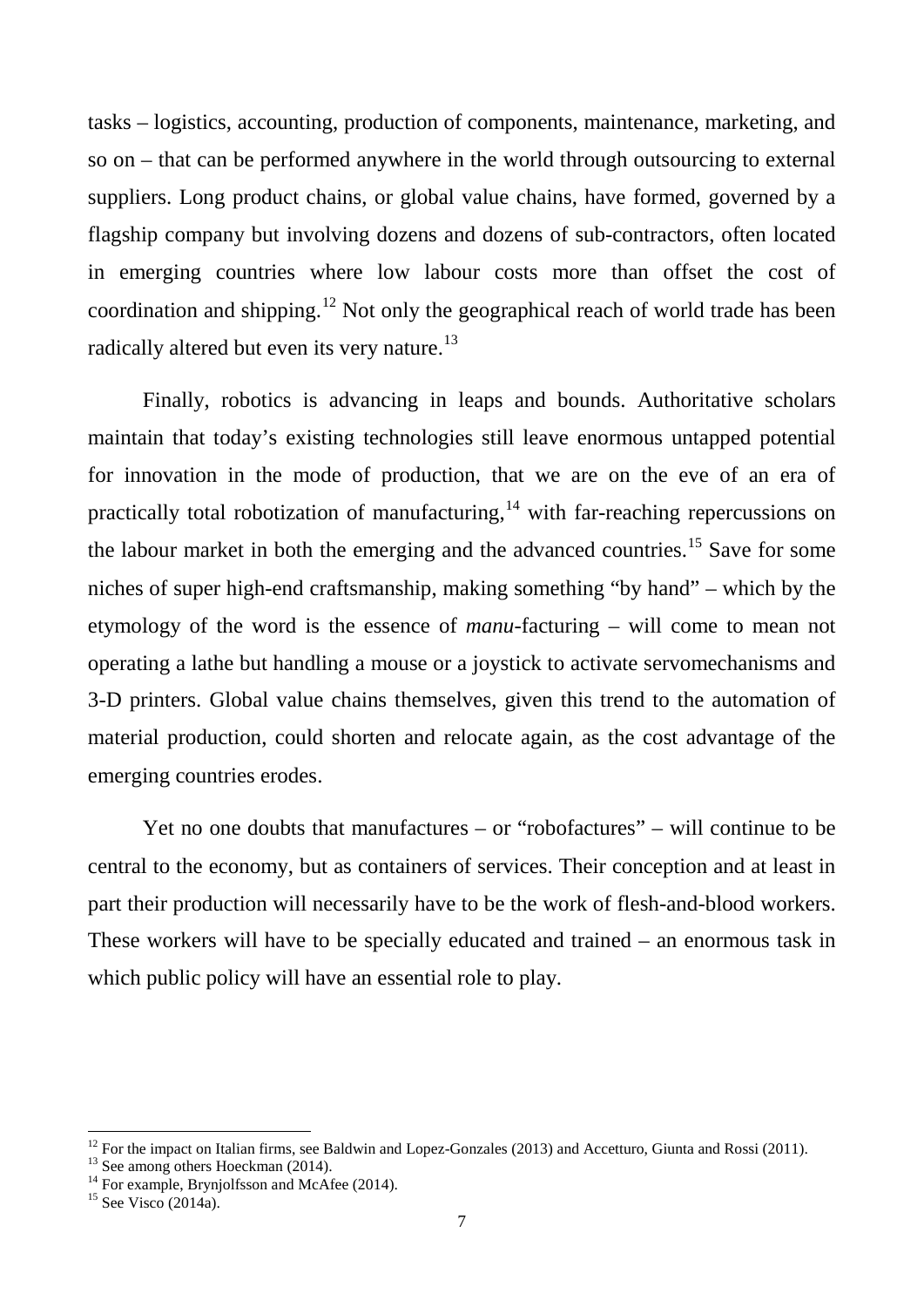## *3. Imagining and building the future of the Italian economy*

Let's get back to the Italian economy. It has become something of a fad to attribute to the great economic historian Carlo Cipolla the observation that Italy's "mission is to produce, *in the shadow of our town steeples* [my emphasis], things of beauty that the world appreciates."<sup>[16](#page-7-0)</sup> No debate on competitiveness and on Italy's destiny has failed to cite this phrase, and I will do no less here. But I must warn you that the quotation is false. What he actually wrote was "we are a people that cannot afford to stop … We must always invent new things that are appreciated and that … are sold beyond our borders."<sup>[17](#page-7-1)</sup> As you can see, not a trace of "our town steeples."

This apocryphal addition to the quotation is singular, but revealing of a certain mind-set. What our unknown hermeneutist had in mind is clear: the medieval and Renaissance Italy of shops and workshops, the era of woolen cloth and silks, but also of our commercial and financial preeminence; that golden age when, even riven by political division, every bell tower in Italy cast its benevolent shadow over people who, each according to local custom, brought the flowering of style, skill, creativity. These were the very people who gave the totality of Italian steeples, North and South alike, economic hegemony over the entire Western world, for three centuries, hegemony that was lost in the course of the next three centuries, in which Italian economic activity wound steadily down, until the middle of the nineteenth century.

The ability to produce and compete with the leading economies was partly recouped around the turn of the twentieth century, and again during the "economic miracle" now half a century behind us. $^{18}$  $^{18}$  $^{18}$  In both those periods, "town steeples" were of very little relevance, especially for the industrialization of Italy prior to World War I. That era saw the foundation and development, in some cases financed substantially by foreign capital, of large, heavy industry – steel and basic chemicals, the core sectors of the advanced economies of the day.

<sup>&</sup>lt;sup>16</sup> See, for instance,

<span id="page-7-0"></span>[http://www.sviluppoeconomico.gov.it/images/stories/documenti/OsservatorioPMIREGIONIFEBBRAIO2013REPORT.pdf.](http://www.sviluppoeconomico.gov.it/images/stories/documenti/OsservatorioPMIREGIONIFEBBRAIO2013REPORT.pdf)<br><sup>17</sup> Cipolla (1995).<br><sup>18</sup> See Toniolo (2013).

<span id="page-7-1"></span>

<span id="page-7-2"></span>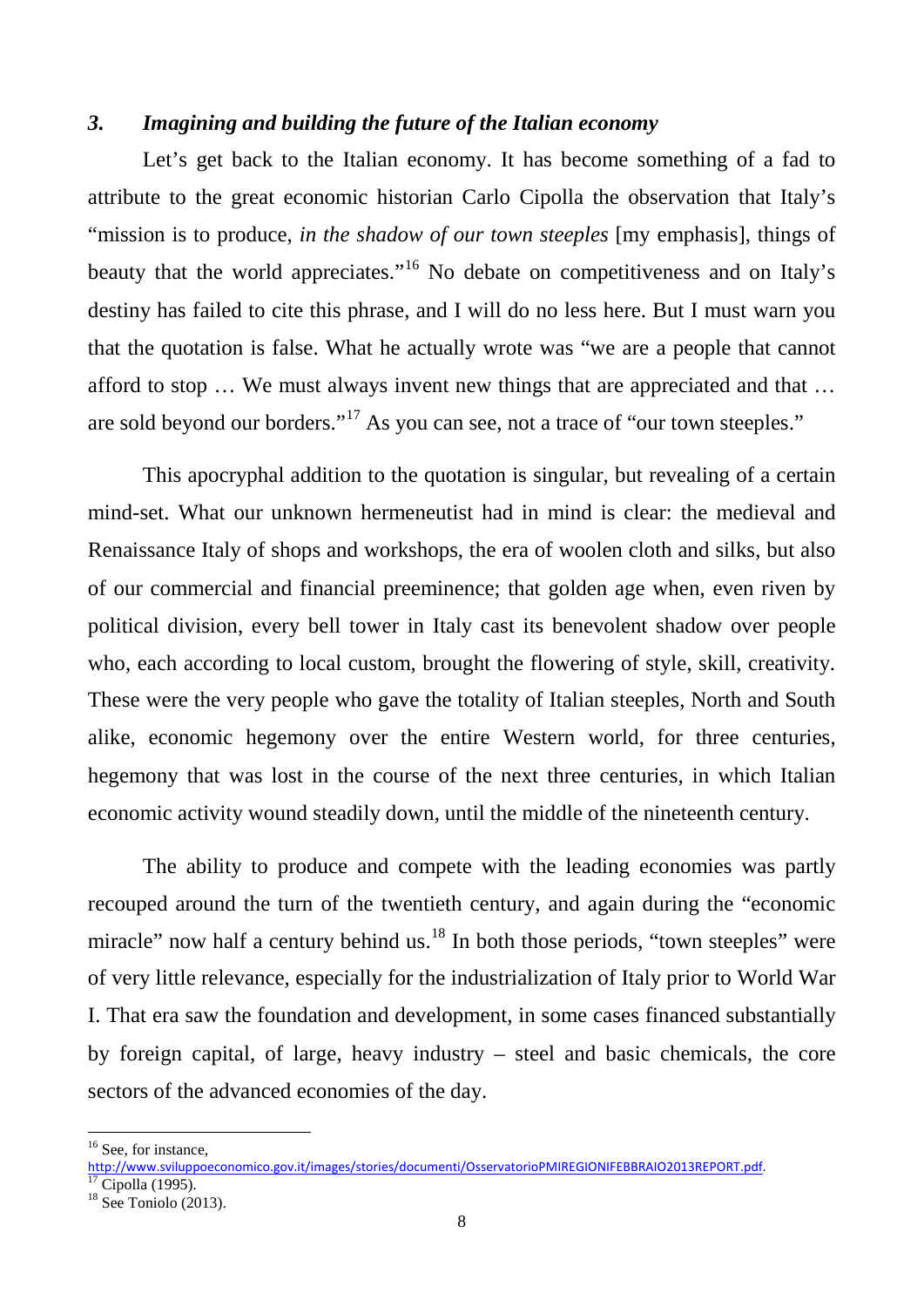The steeples came back into their own in the 1970s, when the Italian economy began to turn inward in a climate of public opinion that had become bitterly hostile to free enterprise. For the industrial districts – a typically Italian solution to the problem of reconciling small company size and family ownership with the necessities of modern production – localism was fundamental: an industrial district can thrive only in certain areas endowed with abundant social capital.

What future can there be for an advanced economy that puts localism and familism at the core of its way of being? A dim future indeed, in the scenarios I sketched out earlier. Nowadays, to invent and market new things that people appreciate requires organizational capacity, mastery of the succession of new technologies, creativity that is not spur-of-the-moment but systematic, and a power to penetrate geographically and culturally distant markets that only large and constantly growing firms can provide.

The few figures I recalled just now on the polarization of the Italian productive economy are telling. The feeble, fragmented part of that system must be strengthened through mergers and acquisitions to concentrate, in a smaller number of large corporations, the abilities and latent potential that we need to recoup and retain our competitiveness. This can come about only with the growth in numbers of those enlightened entrepreneurs who set less store by their family's control of the firm than by the firm's leadership in the market.

Nor is that all. If our economy is to be transformed in the way history points, there must be a dissemination of customs, culture and attitudes in favour of innovative businesses and their rapid growth. Public policy is essential. Public programmes must create the premises for the transformation: a legal and administrative environment that is friendly, not hostile, to the free market and entrepreneurship and an educational system that supplies innovative corporations with the best and the brightest. To make progress in both these directions we must overthrow localism and familism. In concluding these remarks, allow me to dwell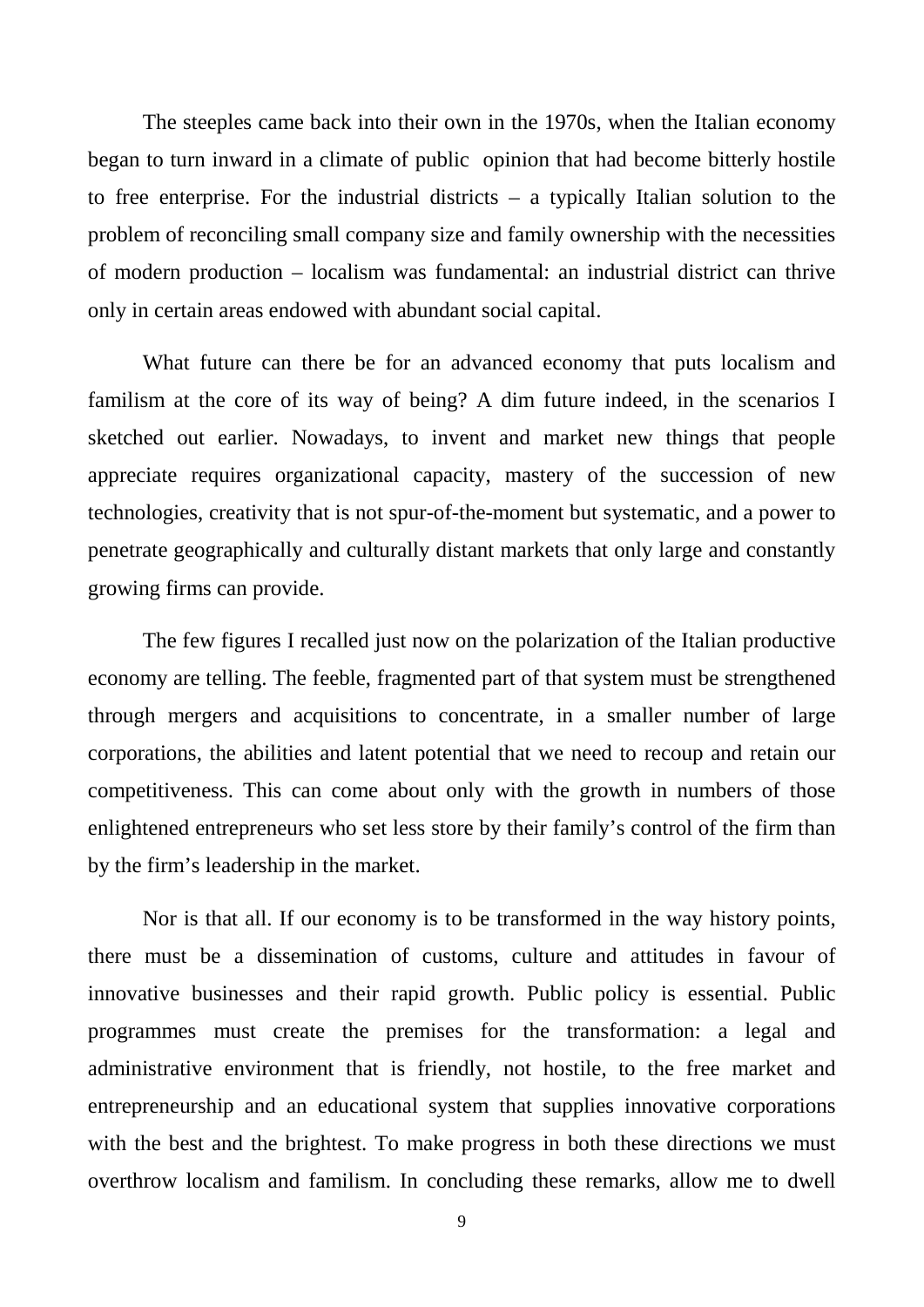briefly on the second of these vital premises, namely education, and university education in particular.<sup>[19](#page-9-0)</sup>

We have to acknowledge that a process of change – slow and laborious, to be sure – has been set in motion in Italian education. Public institutions like the educational testing service Invalsi and the institute for university evaluation Anvur and private institutions like the Agnelli Foundation are doing good preparatory work for serious evaluation of system quality. But Italian universities are still beset by paradox: they train a number of excellent students for post-graduate schools abroad, but only rarely do they compete with the best of those institutions. Our country's professional elite is largely foreign-trained – a characteristic typical of the less developed countries. What is more, aside from the small group of top students who move abroad for their post-graduate studies, Italian university graduates are still in short supply by comparison with the needs of an advanced country, despite the shift to the system consisting in a first, three-year degree followed by a two-year Master's. And in many cases what they have chosen to study and learn is almost irrelevant to those needs. $20$ 

Why is this? Are our universities, like our firms and banks, too many and too small? Perhaps so, especially if every university aspires to cover every field of knowledge, which is certainly the result of localist pressures and habits that lead families to keep their children as close to home as possible during their academic careers, unlike the norm in America, say.

In my view, however, the problem is more general. Italians have long spent only small amounts to give their children a good university education, maybe because they felt this was the state's job, or maybe because they did not believe it was worth it in terms of job prospects. These notions, especially the second, are quite mistaken. The return from a university degree in terms of job chances and earnings is

<span id="page-9-0"></span><sup>&</sup>lt;sup>19</sup> See Visco (2014b).<br><sup>20</sup> OECD (2014).

<span id="page-9-1"></span>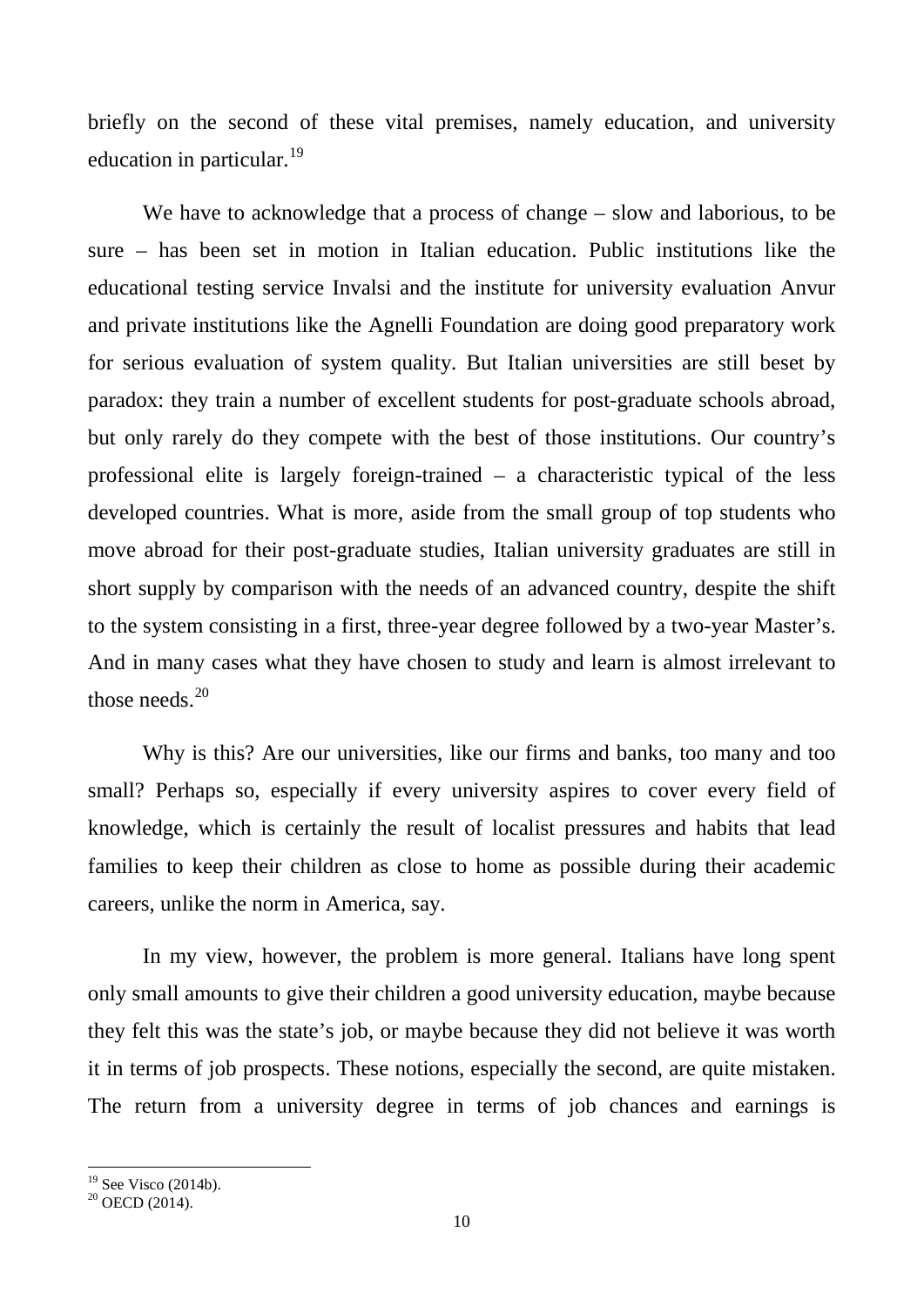substantial in Italy too, although less than the average for the other advanced countries and also less for younger than for older people. The fact is that over the past twenty years, households' spending on education (net of public subsidies) has doubled in proportion to GDP, while public spending has remained constant and per student spending has decreased. But there remains an insidious skepticism of parents and children on the value of higher education.

Italian public spending on universities, at 0.8 per cent of GDP, is at one of the lowest levels in the entire advanced world, including countries where education spending is mostly private. It is far below the "social" yield of education. This is the result not only of our public finance problems but also of historically remote policy choices, motivated after World War II by the persistent plague of illiteracy. Educational policy accordingly allocated spending first to elementary and then to secondary schooling. This spending, in fact, is now practically in line with the OECD average, while spending on higher education is scarcely half as high.<sup>[21](#page-10-0)</sup>

Policies to remedy this state of affairs need to move in the direction of greater operational independence for our universities, combined with effective public information about their teaching and research merits that permits student choice, the alignment of public spending for instruction with those choices, and the allocation of research spending according to objective evaluation.

\*\*\*

The Italian economy is struggling to alter its present historical course and to correct the perilous path embarked on in the final decades of the century. To do so, first of all it must emerge from the protracted recession of recent years. This may be achieved now. After their recent disappointments, households and firms do not trust

<span id="page-10-0"></span> $21$  OECD (2014).  $\overline{a}$